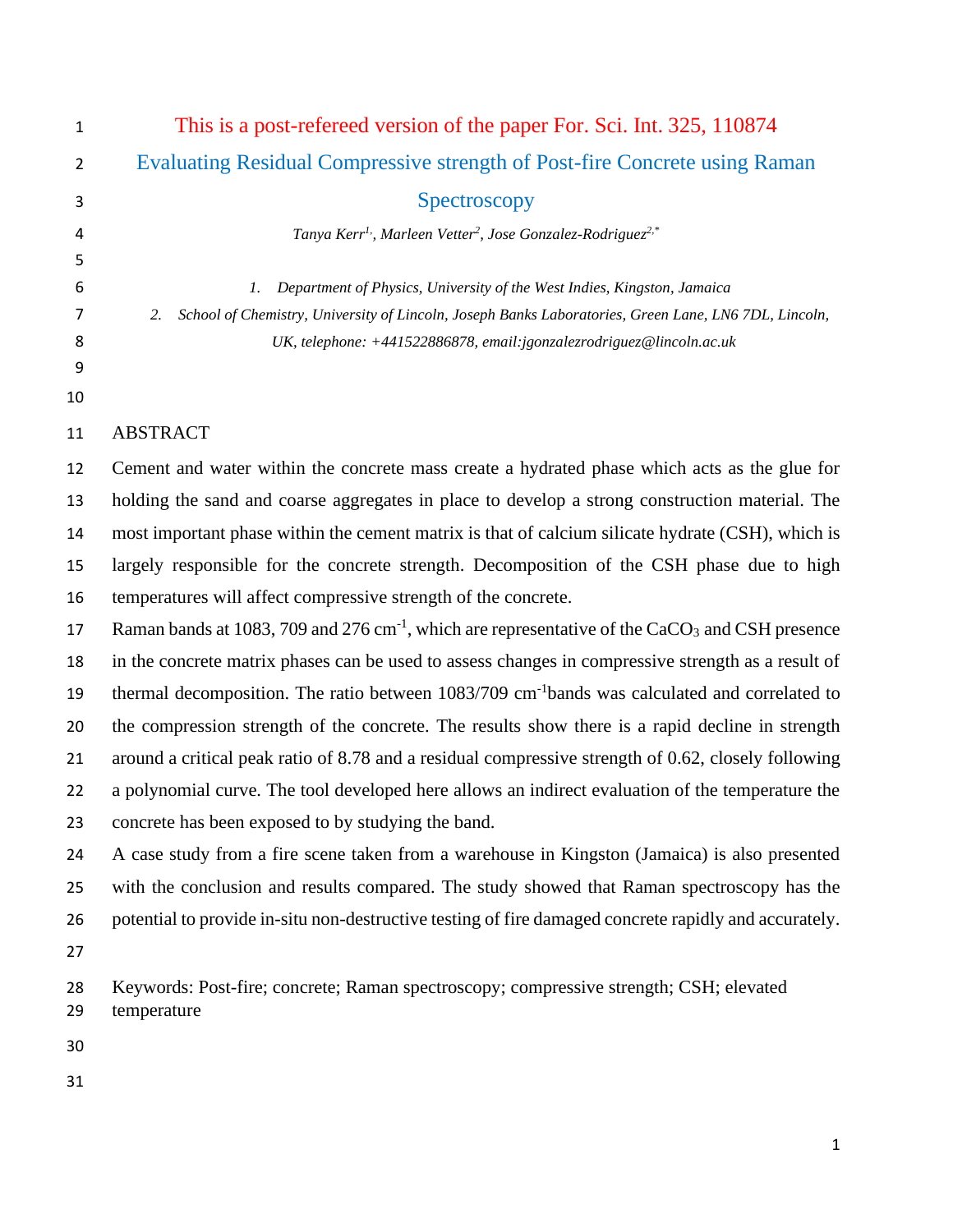# 1. Introduction

 Concrete is a composite material made up of different ratio combinations of cement, sand, coarse aggregates and water. Cement and water create a hydrated phase which acts as the glue for holding the sand and coarse aggregates in place to develop a strong construction material [1]. The cement matrix consists of several phases, the most critical of which is the calcium silicate hydrate (CSH), which is largely responsible for the concrete strength There are studies that indicate that decomposition of the CSH phase would result in a reduction in compressive strength of the concrete member[2–4]. Concrete structural stability is of great concern once a building has been exposed to elevated temperatures resulting from a fire. Instability in structures are caused by the development of voids and cracks resulting from thermal shock and decomposition of the hydrated cement matrix[1,3]. This change in structural integrity is usually measured as a loss in compressive strength[3,5]. Several studies have shown that there is a decrease in compressive strength associated with high exposure temperatures[6–8]. TGA studies indicate that certain losses occur in the chemistry of cement matrix at specific temperatures. Upon exposure to elevated temperatures CSH, which is 50 the main contributor to mechanical strength, decomposes. At about  $350^{\circ}$ C there is the release of 51 chemically bound water. At 560 °C the decomposition of CSH increases drastically with

- 
- temperature[3,9]. As the concentration of CSH decreases in the solid concrete mass, the
- compressive strength should decrease as the reduction in the hydrated phase causes shrinkage
- affecting how tightly bound the aggregates are[10,11]. Work by Vetter et al. using Raman
- spectroscopy demonstrated that this technique is a suitable tool to follow concrete chemistry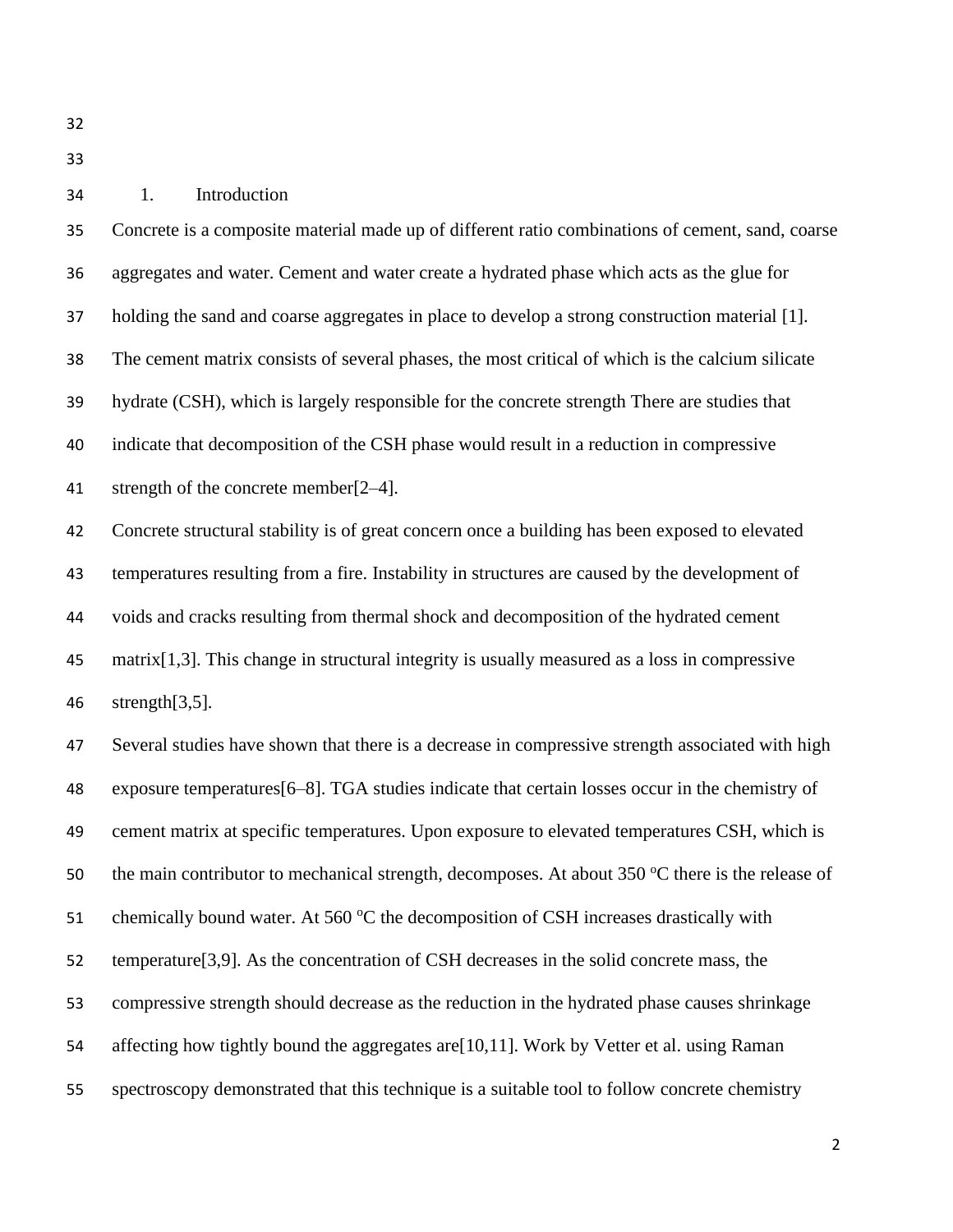changes with increasing temperature exposure[9]. Furthermore, Hagar [5] showed that a decline in residual compressive with increasing temperature is almost inevitable. Therefore, it should be expected that a clear relationship between temperature, compressive strength and chemical change exists. This is of great importance to assess the structural integrity of building after a fire. Testing methods for assessing post fire concrete for loss in compressive strength are often destructive and assess this variable based on either chemical or mechanical changes. TGA allows for the assessment of concrete based on chemical changes, while other methods assess directly based on mechanical changes, most of which are destructive techniques[3,12]. Raman spectroscopy is a technique used to identify and assess the chemical structure of materials. Research done by Menendez [2] shows that the progression of damage to a concrete 66 wall is typically 5 cm into the surface. Therefore, Raman spectroscopy with the correct selection of laser wavelength and penetration energy and distance could be an ideal tool for this purpose. It is expected that from the spectrum of a concrete piece a relationship to the residual compressive strength could be obtained. The work developed in this manuscript is based on data generated for a typically used concrete mix for residential structures after exposing them to different fire conditions. The residual compressive strength for each selected scenario and the relationship to changes in Raman spectra

plotted was studied and correlations established. To the best of our knowledge this is the first

time Raman spectroscopy has been used to assess the physical structure of concrete subjected to

fire and offer an estimation of fire temperatures.

 The work proposed here offers a non-destructive and portable method for assessing chemical changes in concrete in the field that can be translated to mechanical variable, compressive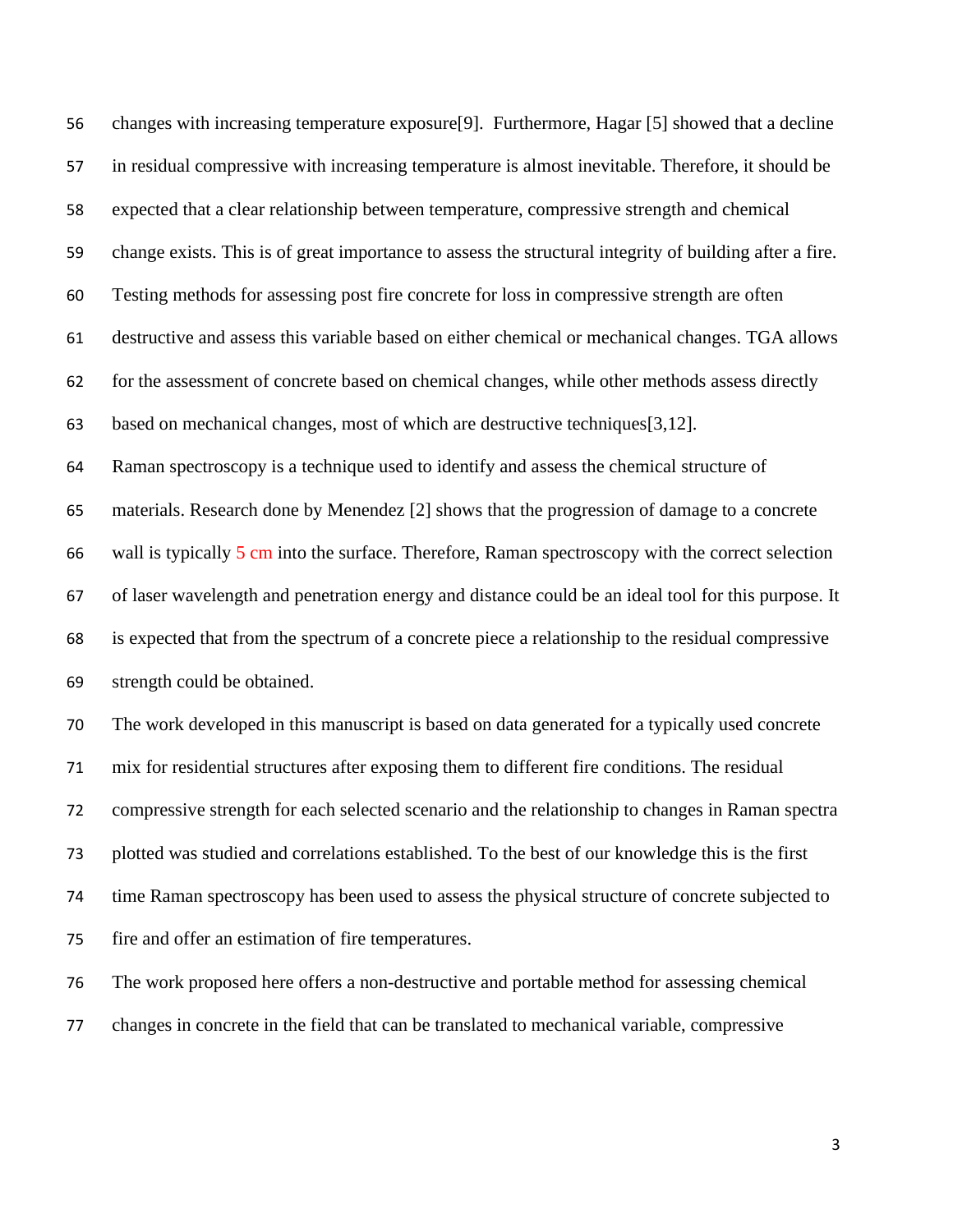strength and to assess samples obtained from fire scenes and to establish a link to temperature exposure.

### 2. **Materials and methods**

2.1 **Lab Tests**

2.1.1 **Sample Preparation -** Concrete construction blocks

Six-inch hollow blocks used for standard block and steel wall construction were purchased from

a local hardware. The blocks were filled as would be done in construction with Portland

pozzolan cement (Plus Carib Cement - Caribbean Cement Company Limited, Kingston,

Jamaica), washed natural sand (Primecrete by IAR, Kingston, Jamaica) and water (1:3:0.5). The

mortar used for filling the blocks was prepared by first placing water in a bucket, then the cement

was added and mixed at a slow speed for about 30 seconds using an electric mixer. The sand was

then gradually added over another 30 seconds period combining it at a slow mixing speed. This

was followed by mixing for an additional 30 seconds and then left to stand for 90 seconds, any

particles residing on the side of the bucket were quickly scrapped down. Finally, the mortar was

mixed one last time at a medium speed for 60 seconds. After filling the blocks, they were left to

dry over a 24-hour period.

95 The filled blocks were then cured in a water chamber at  $26\,^{\circ}\text{C}$  for seven days to yield a

maximum strength of 12 MPa. Compression strengths were tested using a Humbolt 7515LE007

97 Compression Tester fitted with a RiceLine 720 controller (Test Mark Industries, Ohio, USA),

which had been calibrated by the Bureau of Standards of Jamaica.

2.1.2 **High temperature exposure**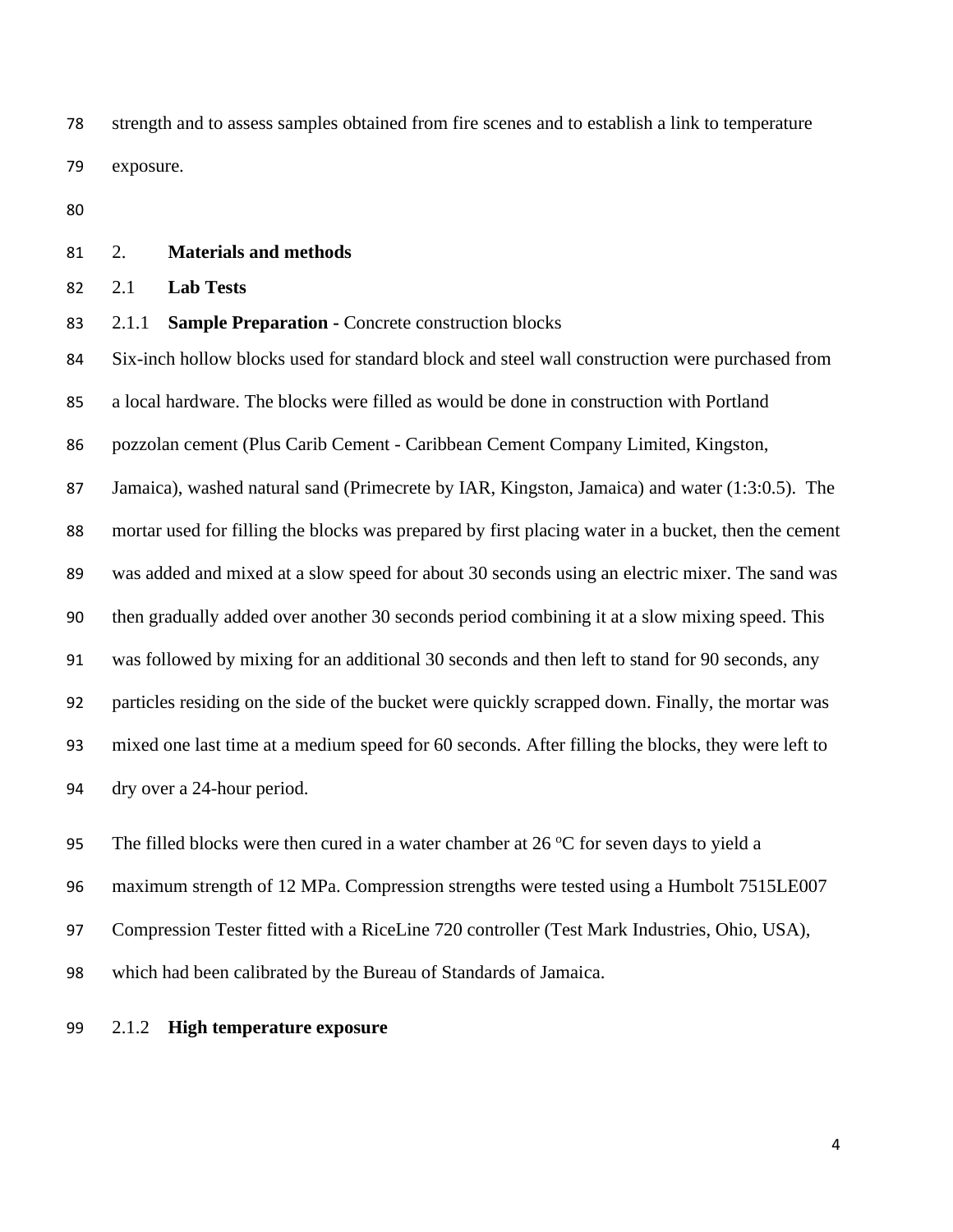The fire compartments used to simulate fire scenarios for assessment of concrete block were modeled after Campbell [13]. The compartments were built using 2x4 treated lumber (3.8 x 8.9 cm) and drywall. The internal dimensions 0.91 x 0.91 x 0.61 m (LxWxH) with a drywall ceiling. On side A as seen in figure 1, there was a ventilation opening with the dimensions of 20 x 30 cm. The furniture frame was built using plywood of 15 cm thick, the furniture cushions were made from 2.54 cm thick polyurethane foam covered with batting and upholstery fabric. The wood furniture frame was reinforced with metal wires on the bottom or the back before covered in fabric. The sofa, armchair and chair were 34 cm, 16 cm and 10 cm long respectively. The concrete blocks to be tested were placed along the wall (side **B**) as in figure 1.



- Figure 1: Showing a typical fire compartment design used for assessing concrete behaviour at elevated temperatures. **A** – specifies the front of the compartment; **B** – specifies the rear of the compartment
-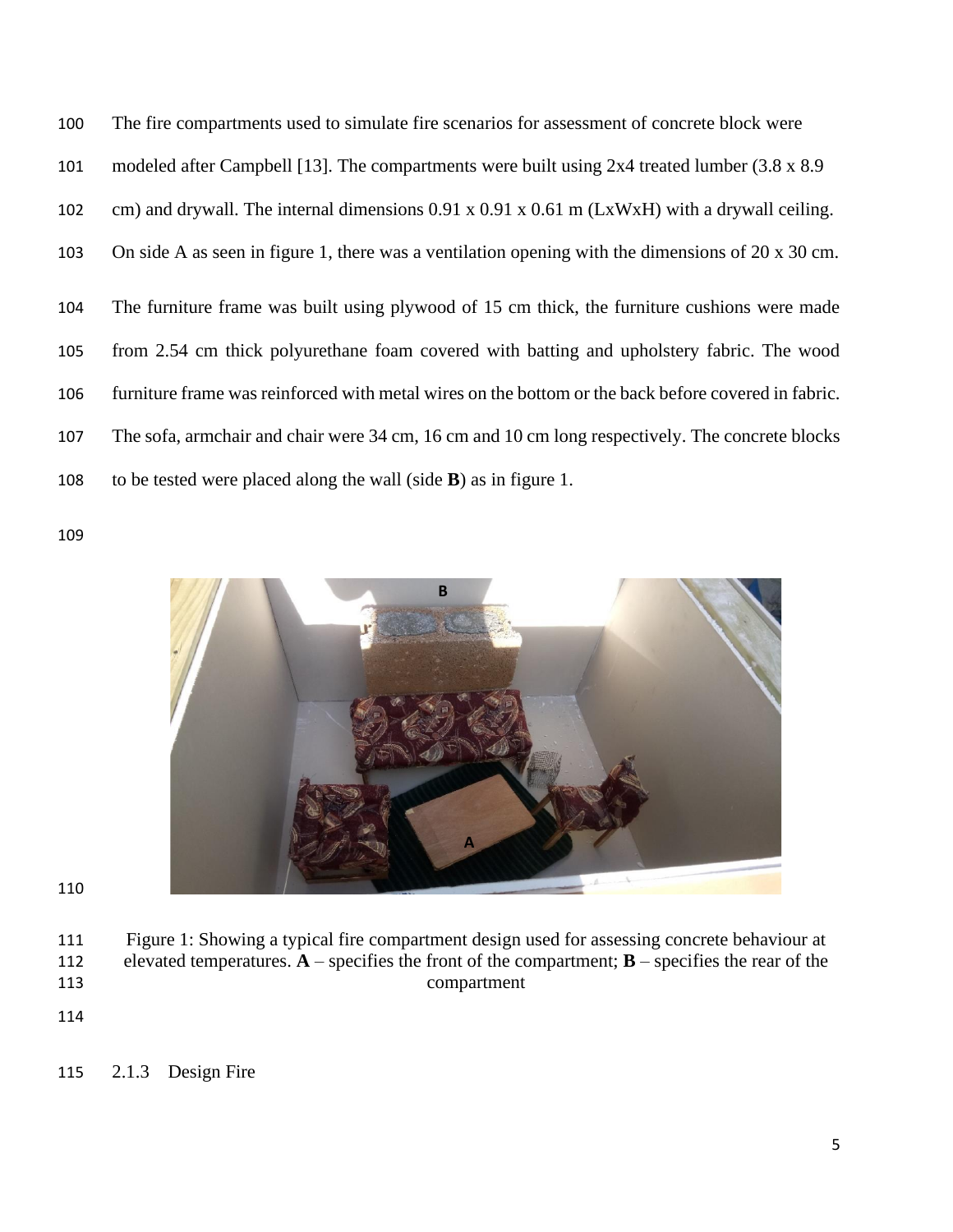Different fire scenarios were implemented inside the compartment to expose the concrete blocks to elevated temperatures of 500 ℃, 560 ℃, 605℃ and 680 ℃ to achieve decomposition of the cement matrix. These temperatures were selected as significant changes were expected based on literature [5]. The position of the fire origin and the first material ignited was varied to change the fire dynamics. A miniature wood crib with gasoline was introduced between the sofa and the chair in the final compartment to achieve 680℃.

 Different scenarios were considered in our study. The difference between scenarios was based on the addition and removal of furniture pieces and the location of the starting point for the fire. The details of each scenario are given in Table 1. Figure 2 below represents the typical layout of the burn cell used in this study. Compartment temperature was collected using Omega Engineering 8-channel USB thermocouple data acquisition module TC-08 and Omega high temperature Nextel insulated XC-20-K-168 K-type thermocouples. The data module was designated O and N to differentiate between channel readings from the two modules as indicated in figure 2.



 Figure 2: Shows the layout of a typical burn cell. O1 through to N8 represent the layout of the thermocouples in the cell to collect temperature (O and N are identifiers for the datalogger used)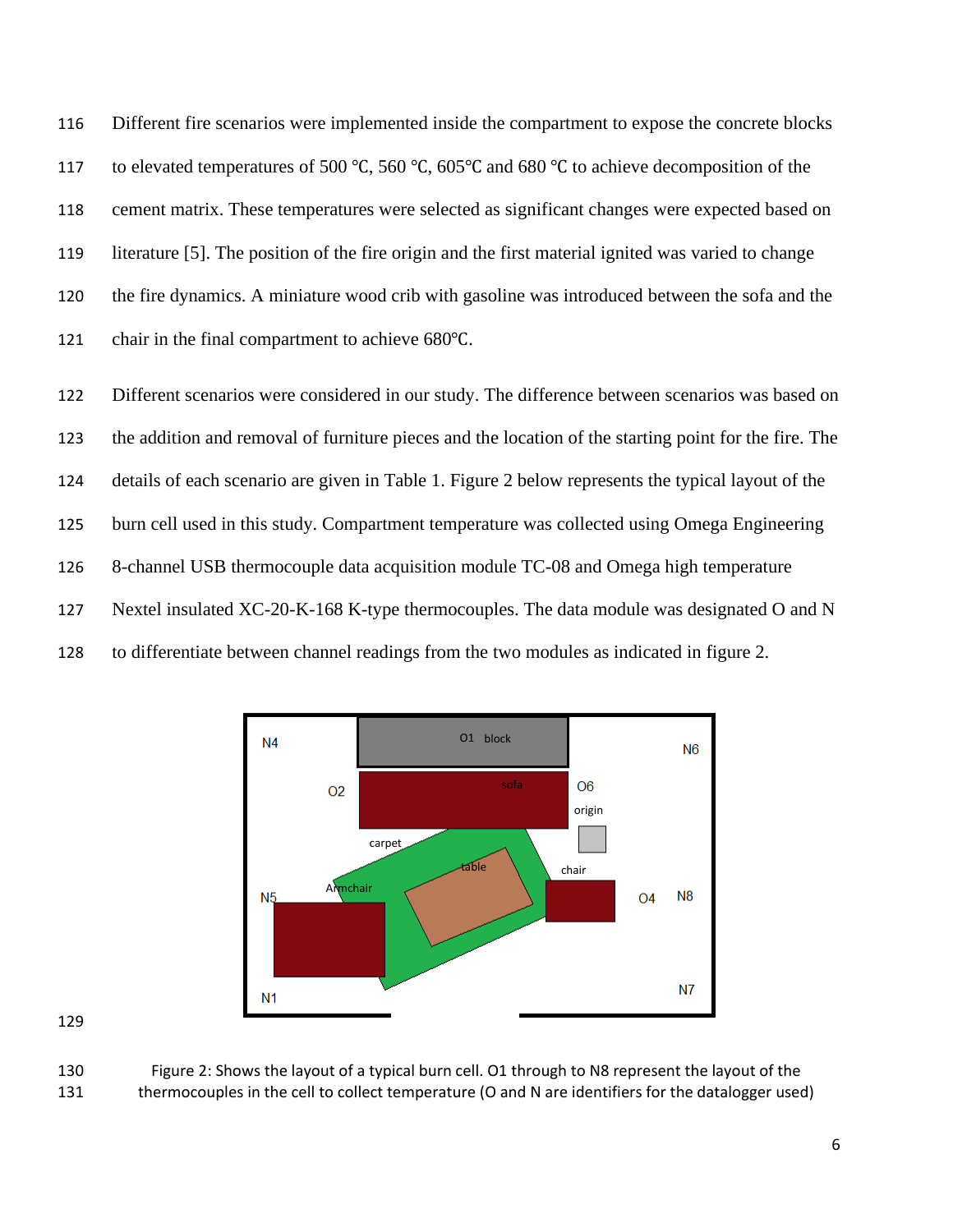- 
- 
- 
- 
- Table 1. Summary of the changes to the burn cell to yield different temperature profiles which were achieved to study concrete behaviour.

| <b>Scenarios</b> | <b>Fire origin</b>                                                |
|------------------|-------------------------------------------------------------------|
|                  | The origin was located between the sofa and the chair as a bin    |
|                  | fire with rolled newspaper                                        |
|                  | The origin was situated at the front of the sofa, where the sofa  |
|                  | was directly lit by a lighter                                     |
| 3                | The fire was started in a wastepaper bin with rolled newspaper in |
|                  | front of doorway on the carpet and at the foot of the standard    |
|                  | chair.                                                            |
|                  | A wood crib soaked with gasoline was situated between the sofa    |
|                  | and the chair.                                                    |

2.1.4 Sampling

The samples used in Raman testing were removed from the surface of the front face of the blocks

which had been exposed directly to the compartment fire. All samples were taken following the

compression tests. The samples from the concrete blocks were dusted to remove excess soot

from the surface, this was done to avoid obscuring the Raman spectrum of the concrete surface.

2.2 Field Test

A warehouse building constructed from prefabricated high strength concrete walls was used for

the field test. The structure experienced a fire five days prior to in situ testing and sample

collection. The building was laid out as seen in figure 3 below, where the assessment was carried

out across eight compartments.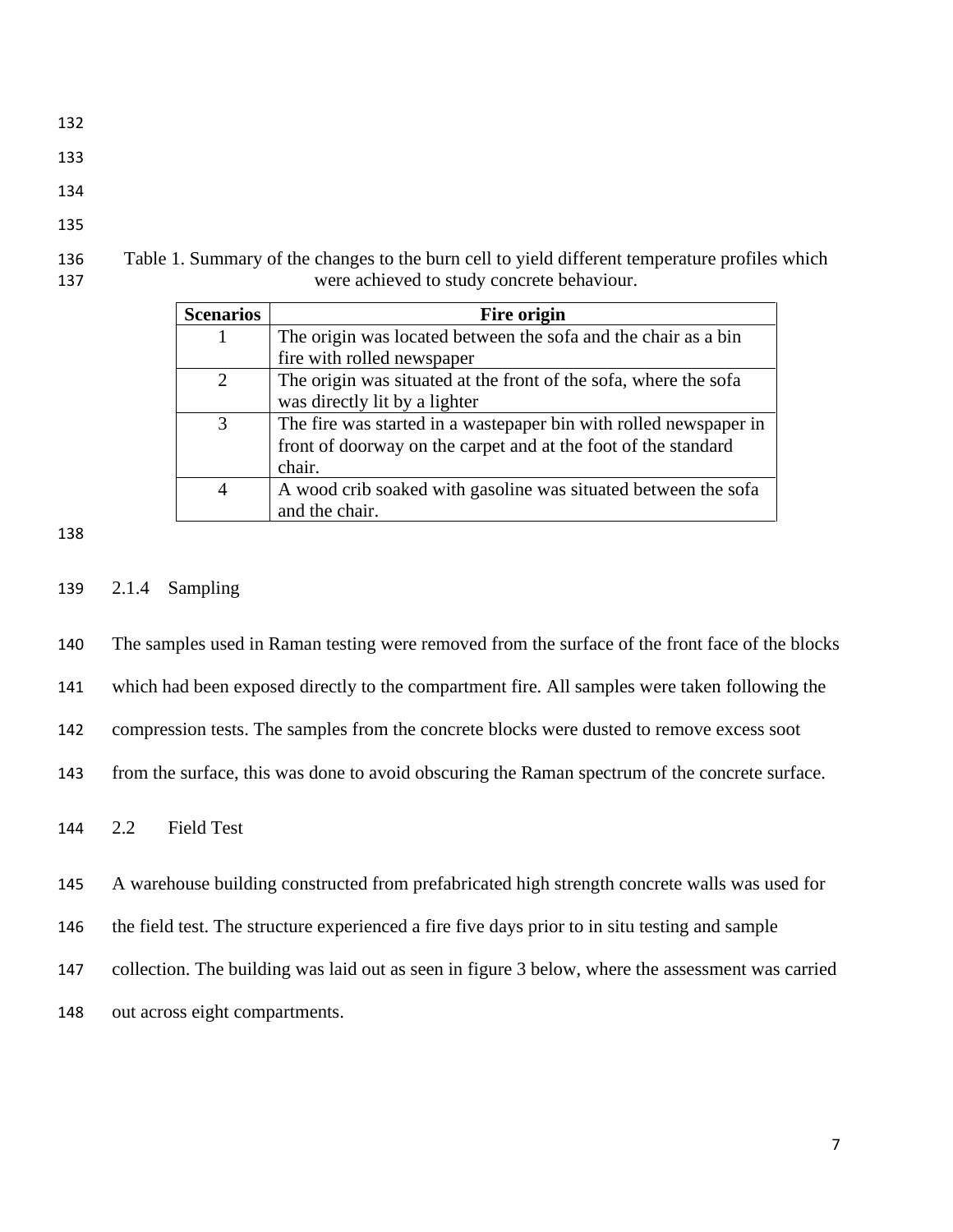An initial walk through was conducted to determine the order of testing and sampling. Test data and samples were collected from the area of least damage to the area of heaviest damage as recommended by the NFPA 921 Guide for Fire and Explosion Investigation. During the inspection an area was selected as a concrete reference point to represent the structural characteristics (compressive strength and spectral) prior to the fire.



 Figure 3. Shows the layout of the warehouse, onsite observations, and sampling sites. CS-denotes samples where compressive strength analyses were performed. S-denotes samples taken where spectra were performed.

2.2.1 Data collection

A digital PROCEQ Type-L Co.SSO.5S SilverSchmidt PC N concrete test hammer was used to

collect the compressive strength in the areas of interest. Prior to use in field the instrument was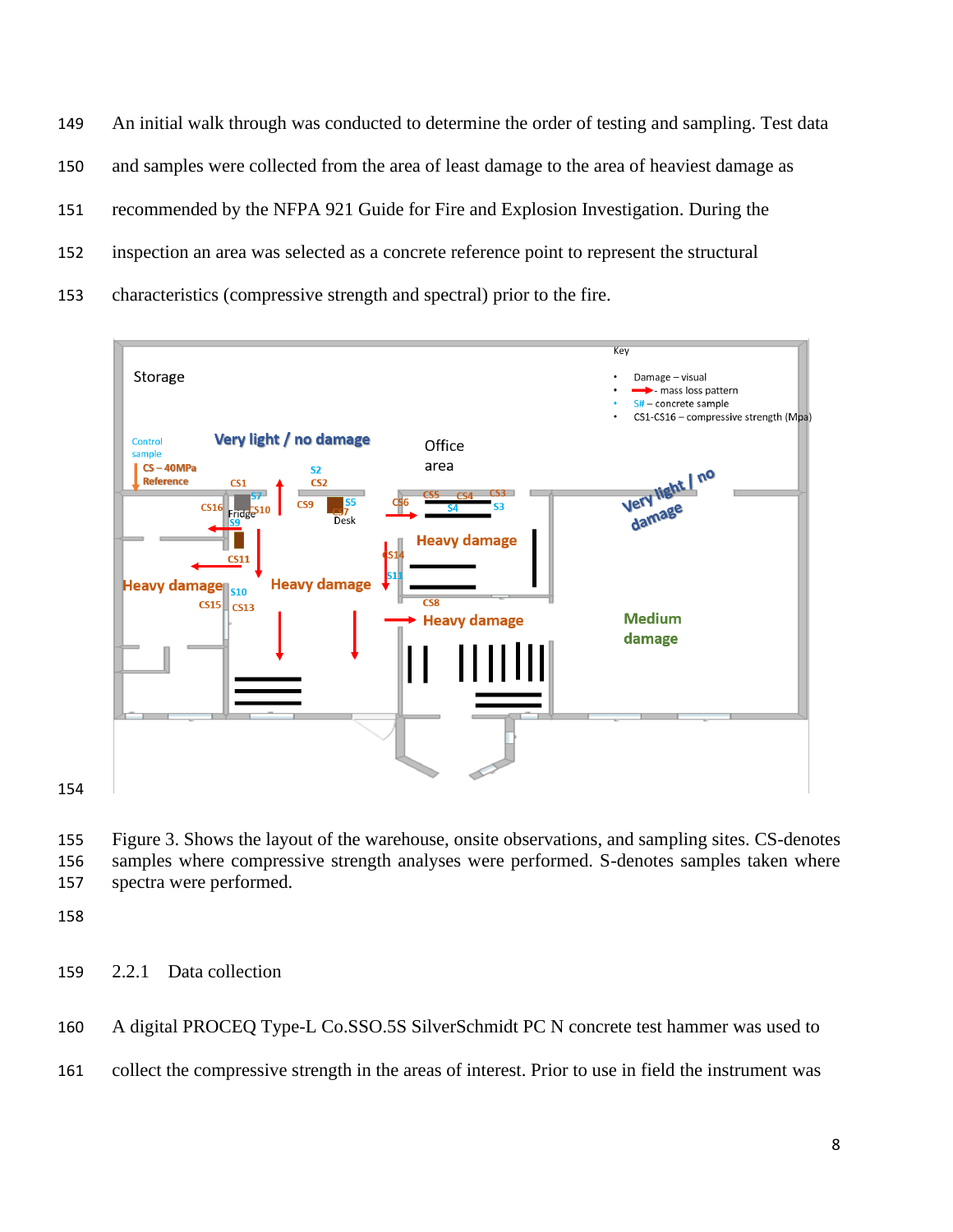tested against known samples to determine good working ability. In situ testing was carried out for each of the areas in figure 3 marked CS (compressive strength). Each location was first prepared by lightly grinding the surface with a grindstone to create a flat testing site. Then a 3 by 3 grid was drawn, and a rebound hammer reading taken in each grid to gather an average estimate of the compressive strength. The individual and average values were logged by the instrument and then later downloaded for analysis using the Hammerlink software from Proceq. Compressive strength data was collected from sixteen sites moving from area of least to highest damage based on a visual inspection. Mass loss fire patterns were noted throughout the inspection and was documented by the red arrows in figure 2. This is significant as it is a technique that can be used for tracking fire movement and isolating the area of origin. This was done to determine how the proposed method correlated with the patterns. 2.2.2 Sampling for Raman Analysis

175 Three of the nine grids were sampled from ten (10) of the sixteen compressive strength test sites. Test sites that were in close proximity and had very similar compressive strengths were omitted form the sample collection. Samples were collected on average as a 2 cm x 2 cm and a 1 cm thickness, this depth contains the most significant damage [2].

### 2.3 **Raman Spectroscopy analysis**

Raman analyses were carried out on samples removed from the external surface of the blocks.

Surface samples were taken from both the unexposed and fire exposed concrete for comparison.

Spectra were collected using Horiba Jobin Yvon Labram Raman with an Olympus BX41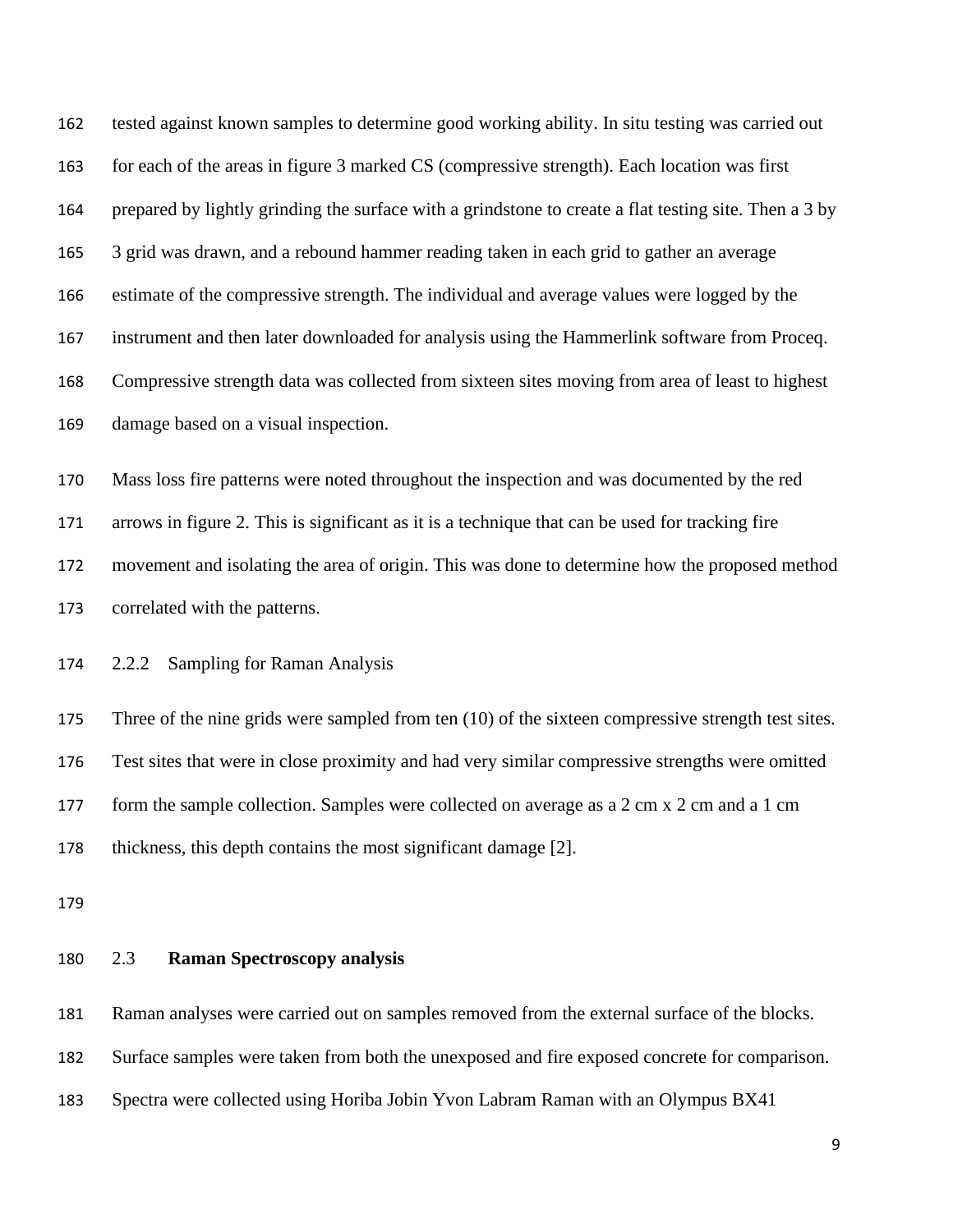confocal microscope attachment. It was fitted with a 532 nm green laser from Laser Quantum with a laser intensity ranging from 150-300 mW for analysis. The 20x objective was used for all spectroscopy analysis. A 100 nm split, 1600 gr/mm and a 1000 µm whole size were used throughout and exposure time was usually between 10-30 seconds. To minimize the effects of sample inhomogeneity, data was collected from multiple points (9) on each sample and averaged to create a Raman profile for all concrete samples.

### 2.4 **Data Analysis**

Raman spectral comparisons between concrete at room temperature and those exposed to

different elevated temperatures were performed with Bio-Rad Know-it-all software.

 Preprocessing include baseline correction and Savitsky–Golay seven-point smoothing [14]. The data was then converted to a CSV file and Teraplot 3D software was used to visualize the Raman

spectra with reference to compressive strength.

 A plot of Raman peak ratio versus residual compressive strength was assembled to determine correlation between the two factors. The standard error was calculated for peak ratios associated with each change in compressive strength to determine significance of the work presented. Also, a plot of temperature versus Raman peaks ratio was also conducted to assess the possibility of post-fire temperature estimation.

# 3. **Results and discussion**

3.1 Laboratory Study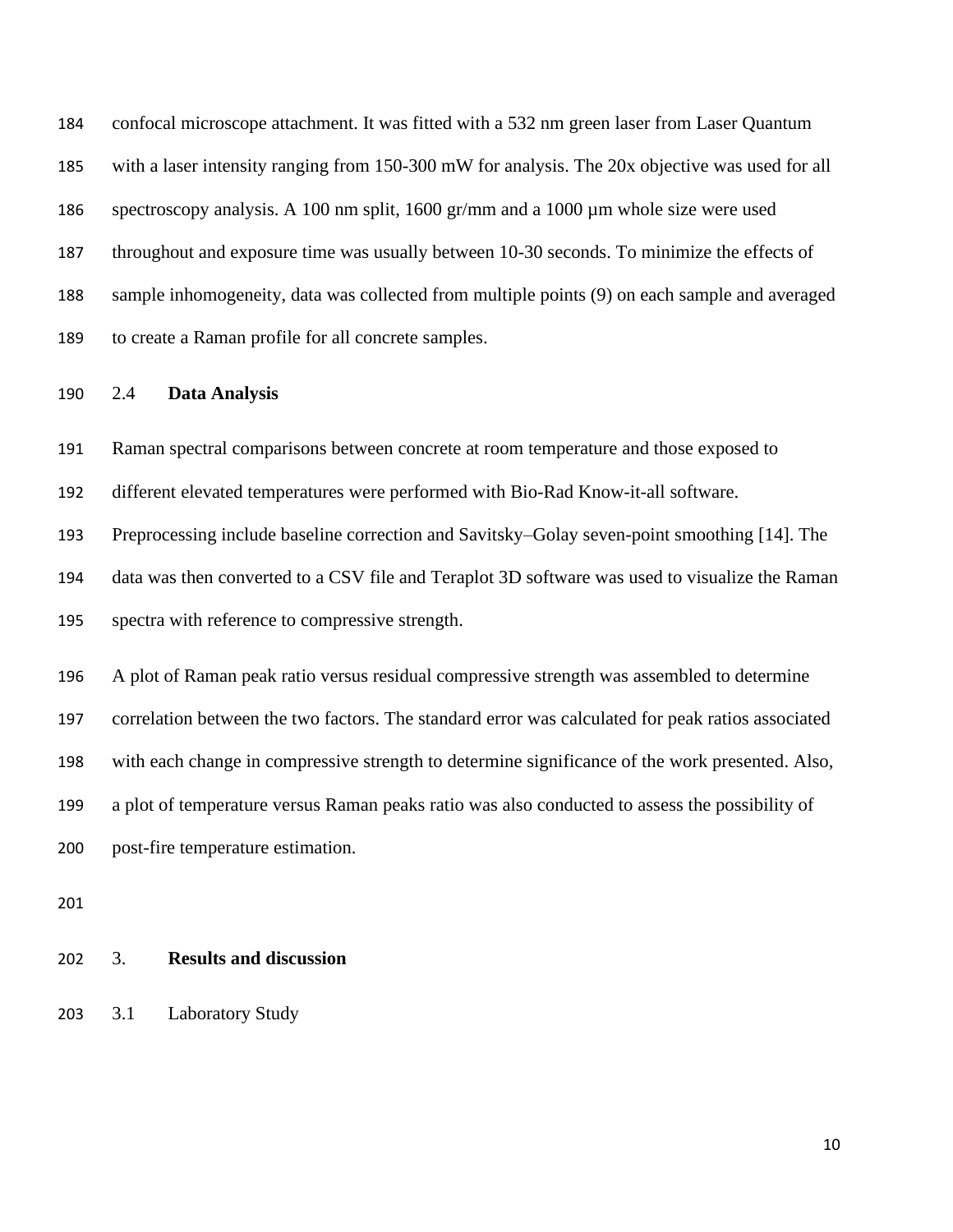To assess the concept put forward in this paper on the use of a non-destructive spectral technique for determining changes in compressive strength due to decomposition of the CSH phase we exposed the concrete samples to the different scenarios described in section 2.1. The temperatures resulting from the test scenarios ranged from 500 ℃ to 680 ℃ as seen in figure 4. Figure 4 shows the average Raman spectrum for a concrete filled block and its corresponding compressive strength at room temperature (dark blue), along with the spectrum of several blocks which have been exposed to different high temperatures to achieve decomposition of the CSH phase.





 Figure 4. (a) Raman spectra of concrete with different compressive strengths and subjected to different temperatures to follow thermal degradation; (b) band shift with temperature and quartz 215 phase  $467 \text{ cm}^{-1}$ .

 The dominant peaks from the surface of the concrete blocks were observed at 1083, 709 and 276 cm<sup>-1</sup>, which are representative of the CaCO<sub>3</sub> and CSH presence in the concrete matrix[15]. These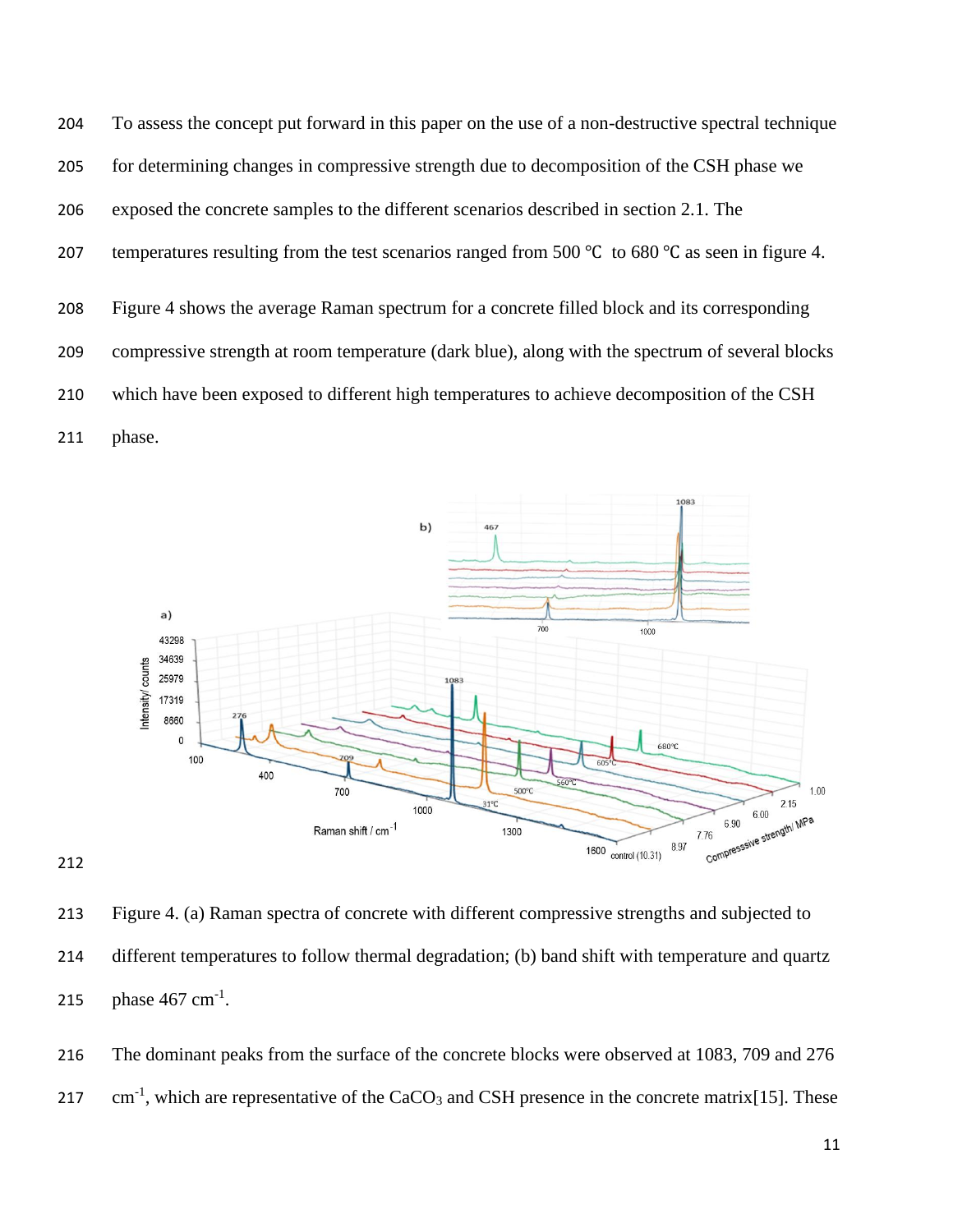peaks which were seen to be sensitive to changes in temperature as recorded by Vetter et al[9], now also demonstrated sensitivity to compressive strength as they changed due to matrix decomposition. The control sample (dark blue) represents concrete that has not been exposed to a harsh environment. The subsequent spectra show a reduction in each of these peaks with the decline in compressive strength. In the inset for figure 4 (b), it can be seen that the Raman 223 spectrum experiences a peak shift particularly for both the peaks at  $1083 \text{ cm}^{-1}$  and more 224 significantly for 709 cm<sup>-1</sup> peaks to higher wavenumbers with a broadening of the peaks at higher temperature. These shifts are as a result of changes in the chemical environment of the cement 226 paste as Si-O bonds are broken and  $CaCO<sub>3</sub>$  increases [16]. This is significant as it suggests that compressive strength changes can be tracked through these peaks. At low compressive strength and higher temperature, the Raman spectrum showed the formation of a quartz phase indicated 229 by the  $467 \text{ cm}^{-1}$  peaks (Figure 3b).

 To determine the usefulness of the Raman spectral data in assessing compressive strength, a plot of the residual compressive strength (the ratio of the exposed concrete strength at different temperatures to the room temperature compressive strength) was plotted against the 1083 to 709 cm<sup>-1</sup> peak ratio in figure 5. The 1083/709 peak ratio was calculated using the peak intensities found in the Raman spectra corresponding to the four different scenarios.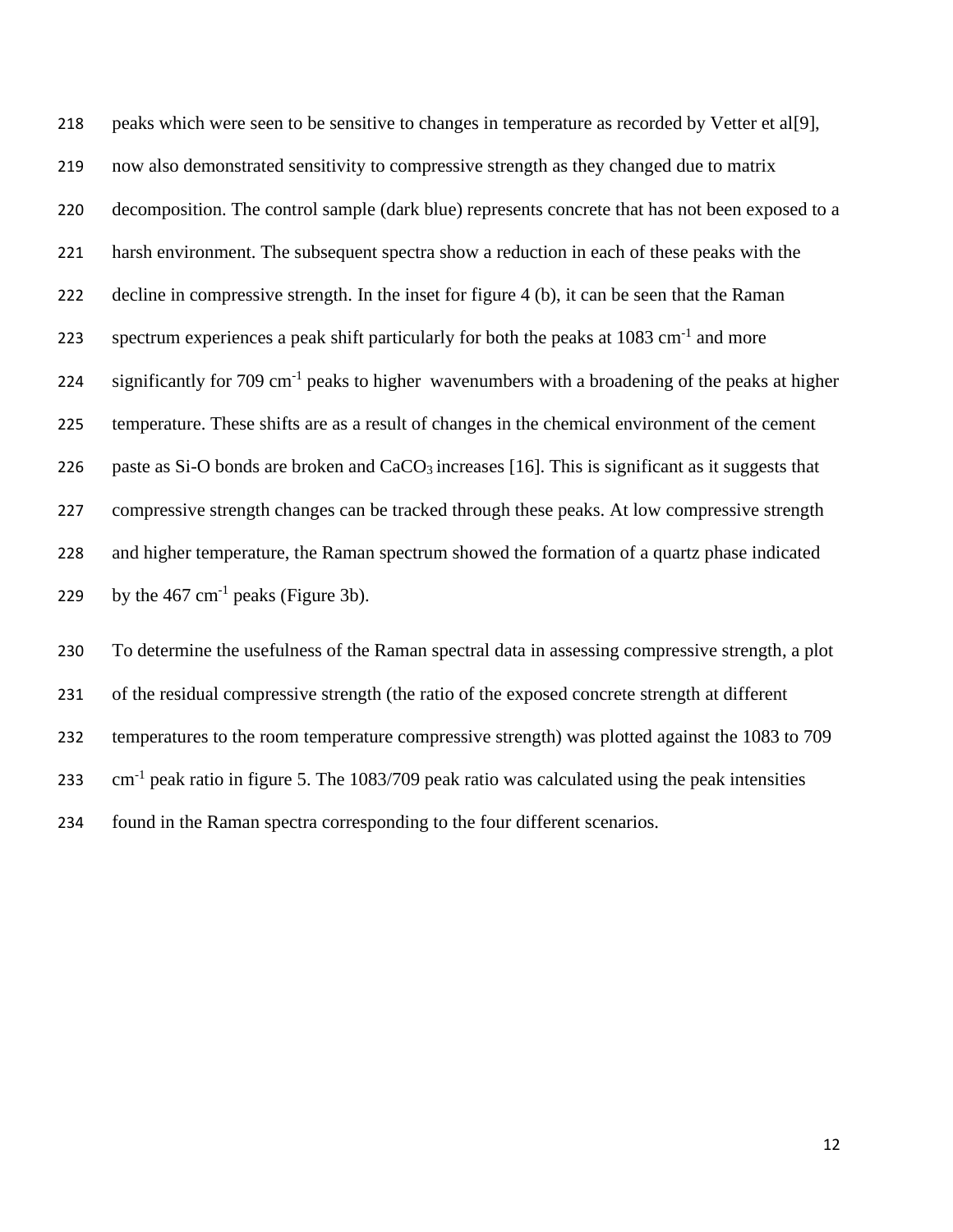



| 236<br>237 | Figure 5. Variation of residual compressive strength with Raman spectral changes and the<br>standard error associated (n=4) with the Raman data collected for each concrete block |
|------------|-----------------------------------------------------------------------------------------------------------------------------------------------------------------------------------|
| 238        | This ratio was used as they have shown significant changes with respect to changing                                                                                               |
| 239        | compressive strength and in order to standardize the obtained data. The residual compressive                                                                                      |
| 240        | strength gives the remaining compressive strength of the block following high temperature                                                                                         |
| 241        | exposure. The data in figure 5 showed minimal losses in strength with small changes in                                                                                            |
| 242        | compressive strength. There is a relatively constant decline in strength with the decrease in the                                                                                 |
| 243        | CSH peak ratio, however, there seems to be a critical peak ratio where there is rapid decline in                                                                                  |
| 244        | strength beyond that point. This is significant as this ratio can be an indicator for danger. In this                                                                             |
| 245        | study the peak ratio at 8.78, which would correspond to a value of 0.62 in residual compressive                                                                                   |
| 246        | strength, is marking a critical point. This result is also in keeping with the study carried out by                                                                               |
| 247        | Tantawy [17], where a gradual decline in compressive strength with increasing temperature                                                                                         |
| 248        | could be observed. This study also showed that at the critical temperature of 450 °C there is a                                                                                   |
| 249        | rapid decline in strength. In our work the decline follows well a polynomial curve, as seen in                                                                                    |
| 250        | figure 5, with a relationship given by the equation $R/Ro = -0.0188(P1/P2)^{2} -0.0027(P1/P2) +$                                                                                  |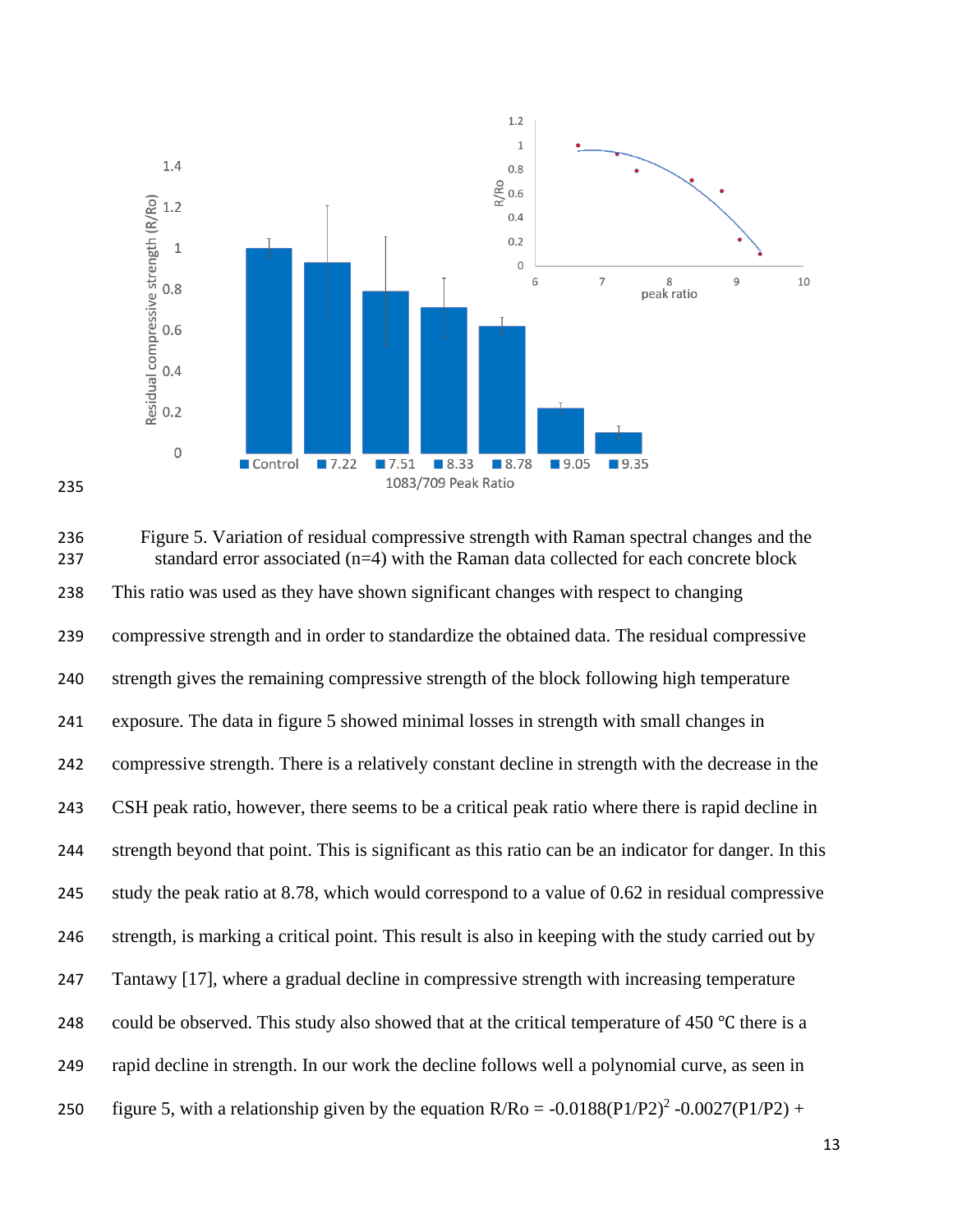251 1.0104 and having an  $\mathbb{R}^2$  value of 0.97. In a very recent study published in 2021, similar results were observed by Alcaino et al [18] who assessed different concrete samples subjected to fire and established ranges of non-destructive test variations according with safety criterion based on strength variation. In their study, not involving spectroscopic methods, they established a danger area for residual compressive strength of <0.60, which is in perfect agreement with our conclusions.

 The error associated with using the selected marker for assessing changes in residual compressive strength was also evaluated. The data seen in figure 5 supports the choice of using the 1083/709 marker as the error associated with this peak ratio for control sample concrete showed marginal differences with a standard deviation of 0.12. The error analysis also indicated that there are small changes in the phases in concrete at relatively low temperatures and the higher end of the residual compressive strength. The plot shows that a significant difference in phase can be detected by Raman spectroscopy for larger losses in compressive strength. The standard error data also implies that Raman spectroscopy will provide not only a specific ratio for a mix design that indicates fit or not fit for purpose results, but it does so more accurately where there is critical loss.

 Previous studies performed by the authors have established that Raman spectra can be used to track the changes in the CSH phase due to exposure to elevated temperatures, which now alludes to the use of Raman spectroscopy for tracking temperature history and compressive strength loss. This method opens the door to the possibility of using Raman as a valid tool to assess concrete strength. A larger study with several typical mix designs should be done to generate a calibration chart with a concrete control and concrete exposed to elevated temperatures to validate the method for use in fire analysis and civil engineering. The collection of more data would allow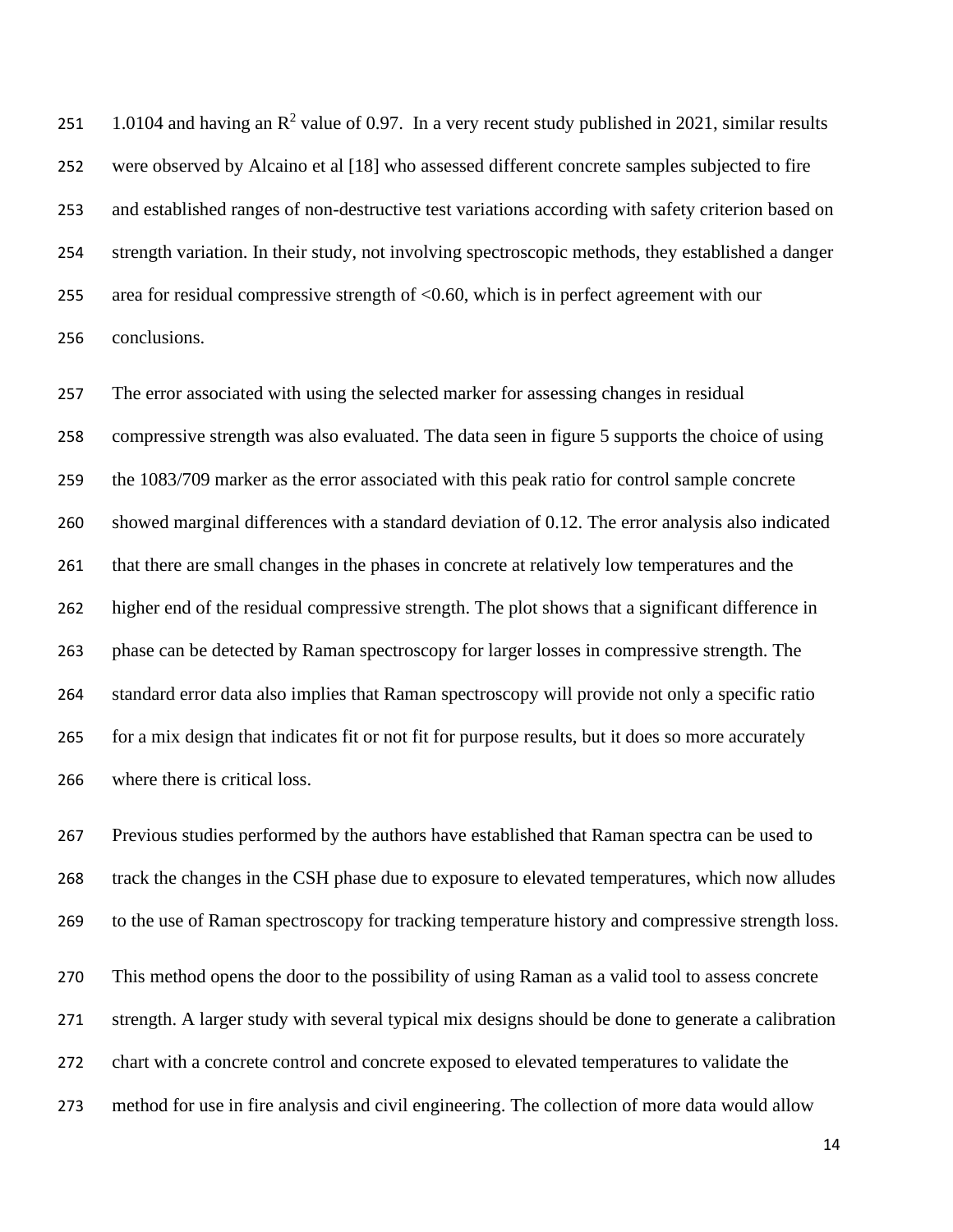for the development of a model for determining the residual compressive strength of a structural member post fire. The practical field application would entail analysis of the unexposed side of the wall as a reference to determine 1083/709 ratio and then the relative loss from the fire exposed side of the wall using portable Raman spectrometers. A study done by Menendez and Vega [2] demonstrated that fire damage is most often limited to a few centimeters from the surface despite prolonged exposure to high temperatures such as 500 ℃. This may then allow the rear side of the wall to be taken as a reference.

 The next practical application of the use of Raman peak ratios, as described before, would be the estimation of the temperature at which that section of concrete has been subjected to. Figure 6 shows a plot of the temperature used in our controlled experiments versus the Raman peaks ratio. We obtained a good fit to a quadratic equation with a low error and a good correlation coefficient  $(R^2=0.9698)$ 



287 Figure 6. Relationship between Raman 1083/709 cm<sup>-1</sup> band ratio and temperature collected for each concrete block.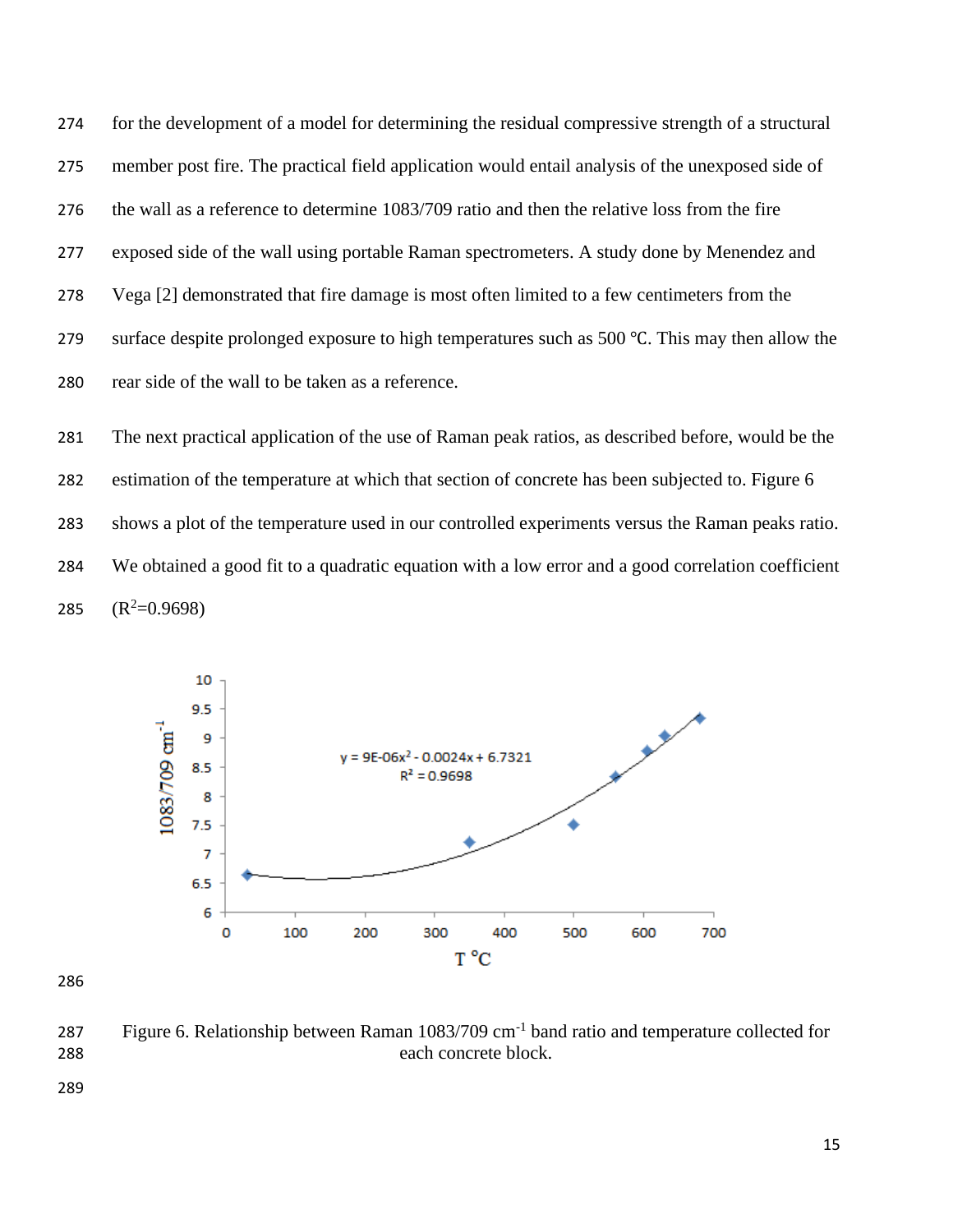# 291 3.2 Case study

292 The usability of the laboratory method in a real practical scenario was performed using Raman

293 data obtained from the building structure described in section 2.2. Samples from areas where

294 heavy damage produced by fire was observed were taken to calculate their band ratios and assess

295 their compressive strength and estimate the fire temperature. Table 2 shows a summary of the

296 findings for the different areas as shown in figure 3.

297

298

299 Table 2. Summary of data collected from field test and samples collected

| <b>Test site</b> | CS (MPa) | <b>Residual</b><br>compressive<br>strength<br>(Mpa) | <b>Samples</b><br>collected | 1083/709 | <b>Estimated</b><br><b>Temperature</b><br>(C) |
|------------------|----------|-----------------------------------------------------|-----------------------------|----------|-----------------------------------------------|
| Control          | 40       | 1.00                                                | Control                     | 7.65     | $\overline{\phantom{0}}$                      |
| CS <sub>1</sub>  | 22       | 0.55                                                | S1                          | 8.15     | 552.1                                         |
| CS <sub>2</sub>  | 28       | 0.70                                                | S <sub>2</sub>              | 9.22     | 675.7                                         |
| CS <sub>3</sub>  | 34       | 0.85                                                | S <sub>3</sub>              | 8.77     | 626.5                                         |
| CS <sub>5</sub>  | 27       | 0.68                                                | S4                          | 9.44     | 697.8                                         |
| CS7              | 25       | 0.63                                                | S5                          | 8.26     | 566.4                                         |
| CS9              | 18       | 0.45                                                | S <sub>6</sub>              | 8.33     | 566.2                                         |
| CS10             | 20       | 0.50                                                | S7                          | 12.01    | 910.6                                         |
| CS11             | 16       | 0.40                                                | S8                          | 10.54    | 797.3                                         |
| CS12             | 20       | 0.50                                                | S9                          | 11.93    | 904.9                                         |
| CS14             | 14       | 0.35                                                | <b>S11</b>                  | No 709   | $\overline{\phantom{a}}$                      |
| CS16             | 15       | 0.38                                                | S <sub>10</sub>             | No 709   | $\overline{\phantom{0}}$                      |

300

 From the results of table 2 we can establish that, based on the Raman peak ratios, any test site area with a Raman band ratio above 8.78, should be considered unsafe (underlined on table 2). This generally correlates well with the safety value below 0.6 for residual compressive strength determined by Alcaino at al [18], which reinforces the validity of the spectral analysis. There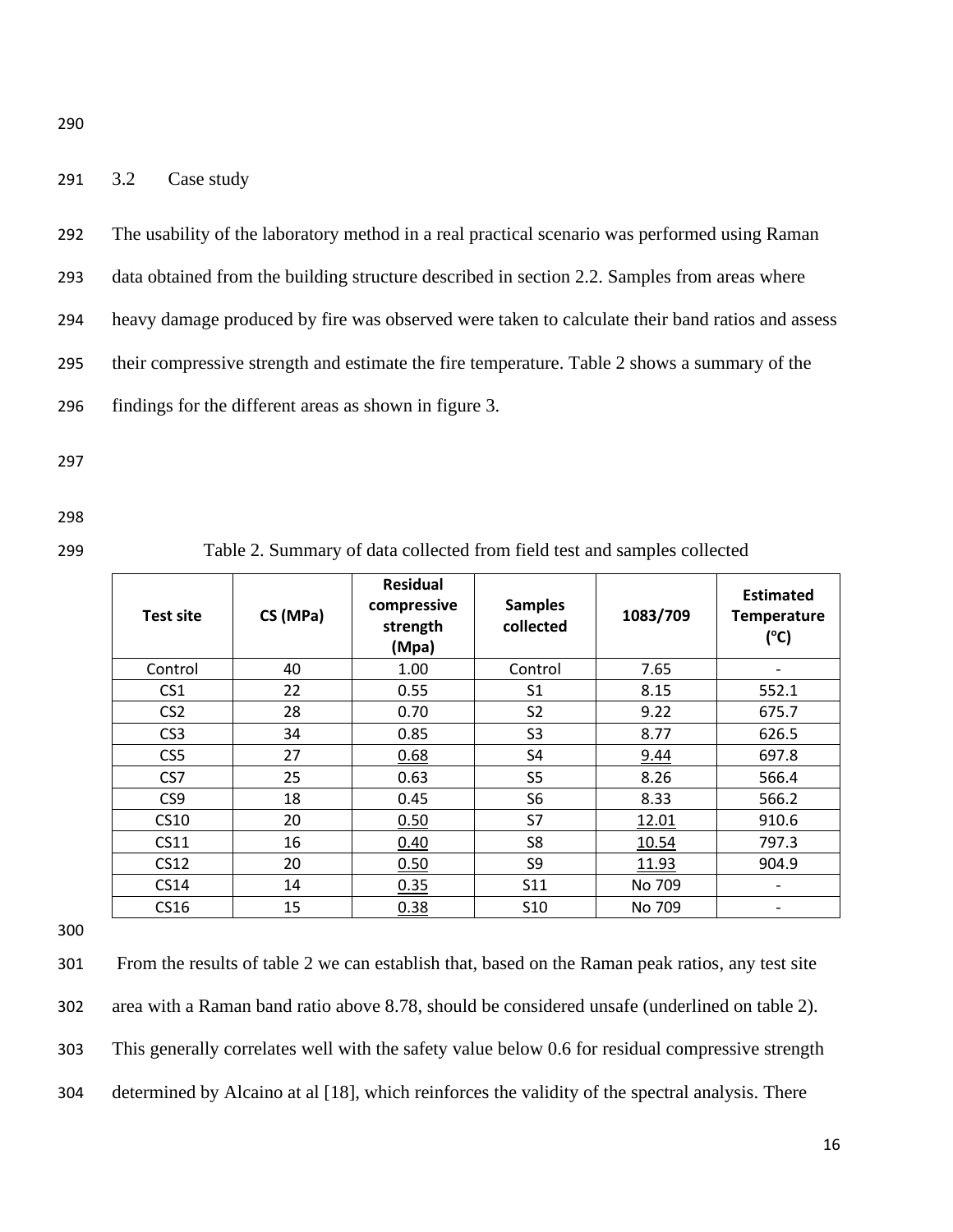305 were two points for CS14 and CS16 for which no band at 709cm<sup>-1</sup> could be calculated, although in principle, this should already indicate that the phase transition has been so intense that the concrete structural integrity is already severely compromised -as indicated by the low compressive strength. Following the model established in Figure 6, we could also calculate an approximation of the temperature of the fire. In this sense, the estimated values calculated agree with the severe damage observed for some areas and the danger zones previously established. It also agreed with the bracket of temperatures and estimations made by fire investigators on the scene after the fire. We need to be careful when using this estimation as it only indicates the temperature at which the phase transition of the difference phases in the concrete occurred and not an indication of the maximum temperature reached in the fire. In order to estimate the maximum temperature of the fire, we would need to include the time variable and perform other experiments which were not the aim of this study.

### Conclusions

 The research conducted has proven some of the original hypotheses. Raman spectroscopy can track chemical changes in concrete, as evidenced from previous published work, but also can be used to assess a mechanical variable, residual compressive strength, and to assess samples obtained from fire scenes and to establish a link to temperature exposure. Raman spectroscopy can be used to offer an estimate temperature and to determine concrete behavior as a result of high temperature exposure without destructive testing. The results have demonstrated that 325 Raman bands at 1083 and 709 cm<sup>-1</sup>, which are representative of the CaCO<sub>3</sub> and CSH presence in the concrete matrix phases can be applied to assess changes in residual compressive strength as a result of thermal decomposition. Using the 1083/709 ratio the residual strength we can offer an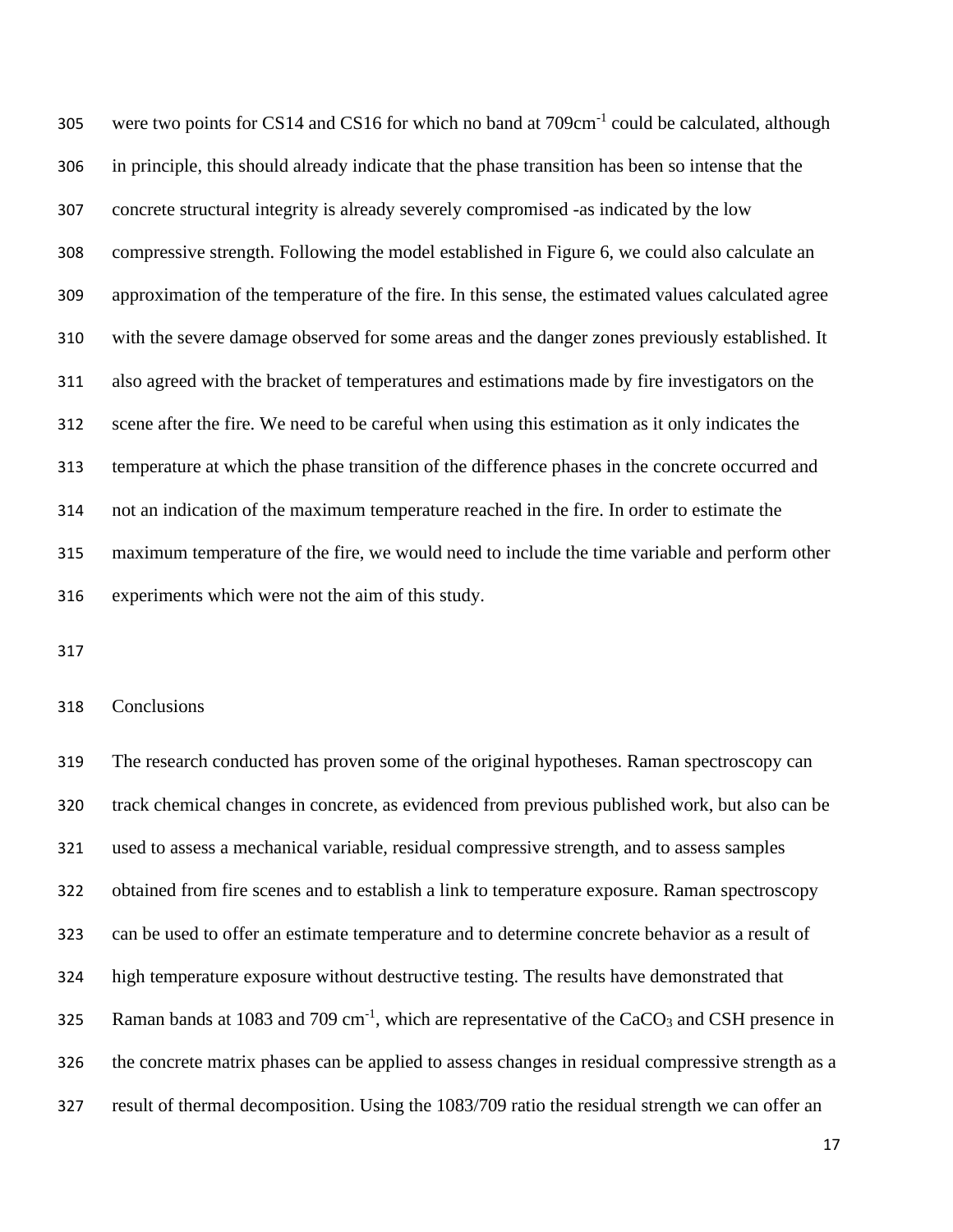idea of the deterioration of the concrete strength through the residual compressive strength. Our study showed that there is a critical peak ratio of 8.78 beyond which there has been rapid loss in strength deemed dangerous. This is significant, as this ratio could be utilized as a safety indicator. Also, the estimated temperatures obtained by the model were within the estimations given by fire investigators. The data shows good potential which should be further extended to carefully define the application of this technique. Portable Raman spectroscopy has the potential to provide accurate in situ non-destructive testing of fire damaged concrete in a non-destructive and fast way given the portability of this technique.

References

- [1] K. Krzemień, I. Hager, Post-fire assessment of mechanical properties of concrete with the use of the impact-echo method, Constr. Build. Mater. (2015).
- doi:10.1016/j.conbuildmat.2015.08.007.
- [2] E. Menendez, L. Vega, Analysis of the behaviour of the structural concrete after the fire at the Windsor Building in Madrid, Fire Mater. (2010) 95–107. doi:10.1002/fam.
- [3] O. Arioz, Effects of elevated temperatures on properties of concrete, Fire Saf. J. 42 (2007) 516–522. doi:10.1016/j.firesaf.2007.01.003.
- [4] G.F. Peng, S.Y.N. Chan, M. Anson, Chemical kinetics of C-S-H decomposition in
- hardened cement paste subjected to elevated temperatures up to 800°C, Adv. Cem. Res.
- (2001). doi:10.1680/adcr.2001.13.2.47.
- [5] I. Hager, Behaviour of cement concrete at high temperature, (2018). doi:10.2478/bpasts-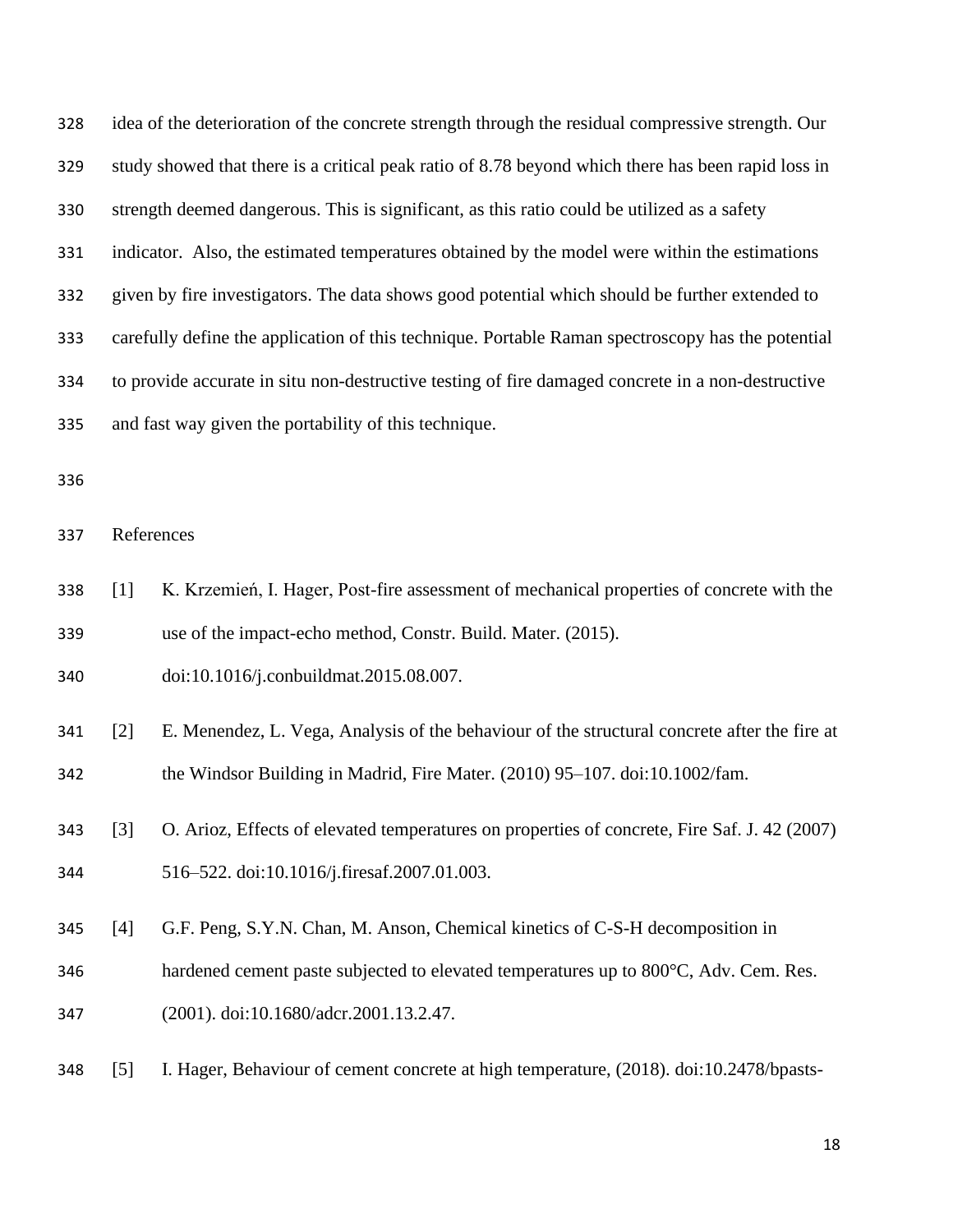2013-0013.

- [6] B. Georgali, P.E. Tsakiridis, Microstructure of fire-damaged concrete. A case study, Cem. Concr. Compos. 27 (2005) 255–259. doi:10.1016/j.cemconcomp.2004.02.022.
- [7] K. Sakr, E. El-Hakim, Effect of high temperature or fire on heavy weight concrete

properties, Cem. Concr. Res. (2005). doi:10.1016/j.cemconres.2004.05.023.

- [8] K. Akçaözoǧlu, Microstructural examination of concrete exposed to elevated temperature
- by using plane polarized transmitted light method, Constr. Build. Mater. 48 (2013) 772–
- 779. doi:10.1016/j.conbuildmat.2013.06.059.
- [9] M. Vetter, J. Gonzalez-Rodriguez, E. Nauha, T. Kerr, The use of Raman spectroscopy to monitor phase changes in concrete following high temperature exposure, Constr. Build. Mater. (2019). doi:10.1016/j.conbuildmat.2019.01.165.
- [10] E. Annerel, L. Taerwe, Revealing the temperature history in concrete after fire exposure by microscopic analysis, Cem. Concr. Res. 39 (2009) 1239–1249.
- doi:10.1016/j.cemconres.2009.08.017.
- [11] U.K. Ahmad, C.K. Voon, Detection of Accelerants in Fire Debris using Headspace Solid Phase Microextraction-Capillary Gas Chromatography, Malaysian J. Anal. Sci. 7 (2001) 57–63.
- [12] N. Ukrainczyk, M. Ukrainczyk, J. Sipusic, T. Matusinovic, XRD and TGA Investigation of Hardened Cement Paste, 11. Conf. Mater. Process. Frict. Wear MATRIB'06, Vela Luka. (2006) 22–24.
- [13] M. Campbell, REDUCED SCALE ENCLOSURE TESTING WITH LOW HEAT